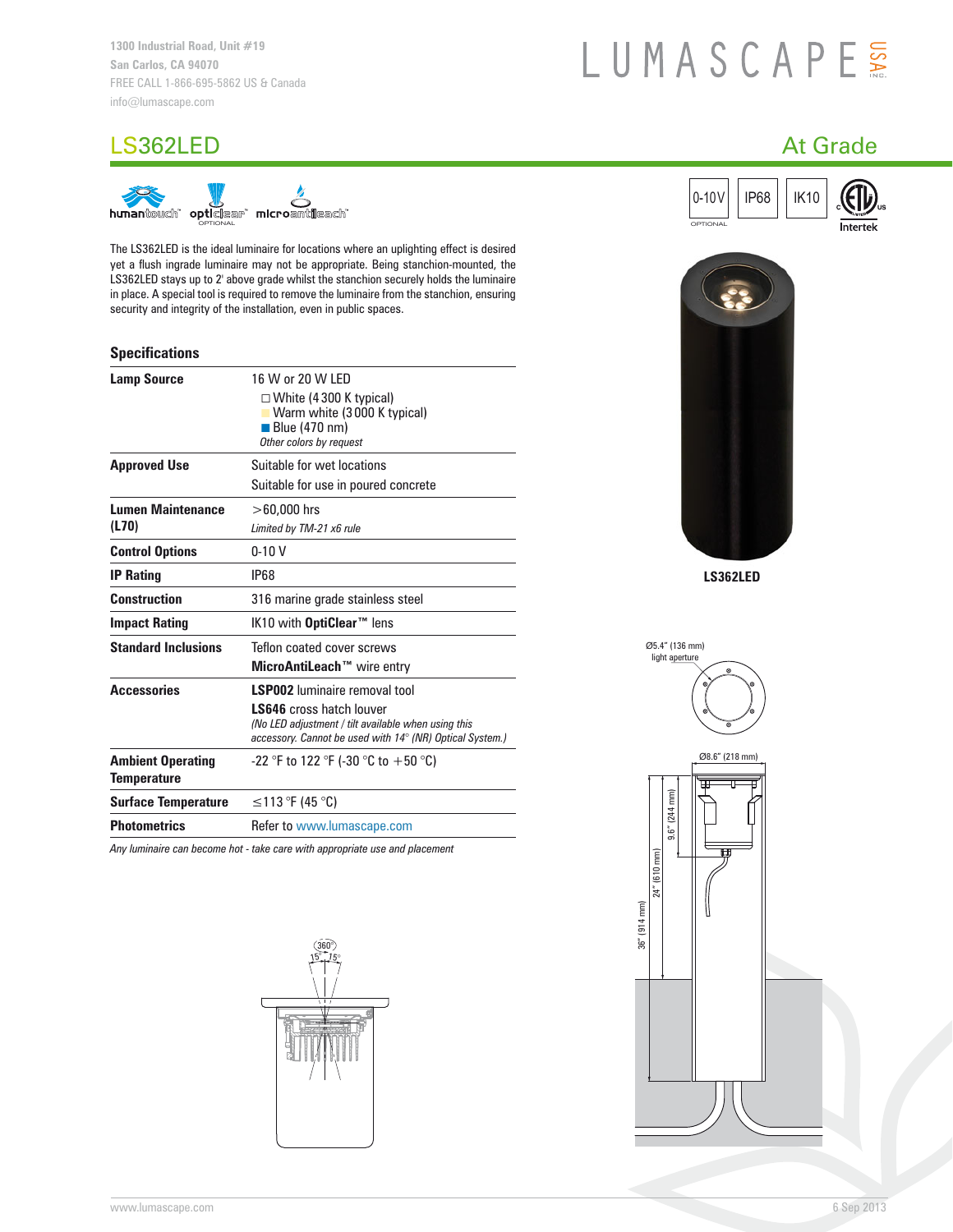# Why Use This Installation Type?

This style of above grade luminaire positioning is very useful in situations where foliage may overgrow regular, flush ingrade luminaires over time, where a high water table is of concern or other scenario where such a mounting method is appropriate. The luminaire is secured into the tube using a method that readily allows the luminaire to be installed, yet prevents the luminaire from being removed without the use of a fixture removal tool. This method of securement ensures that even public space applications are suited to this luminaire. This luminaire ships as a factory sealed unit.



*For longer lengths, consult factory.*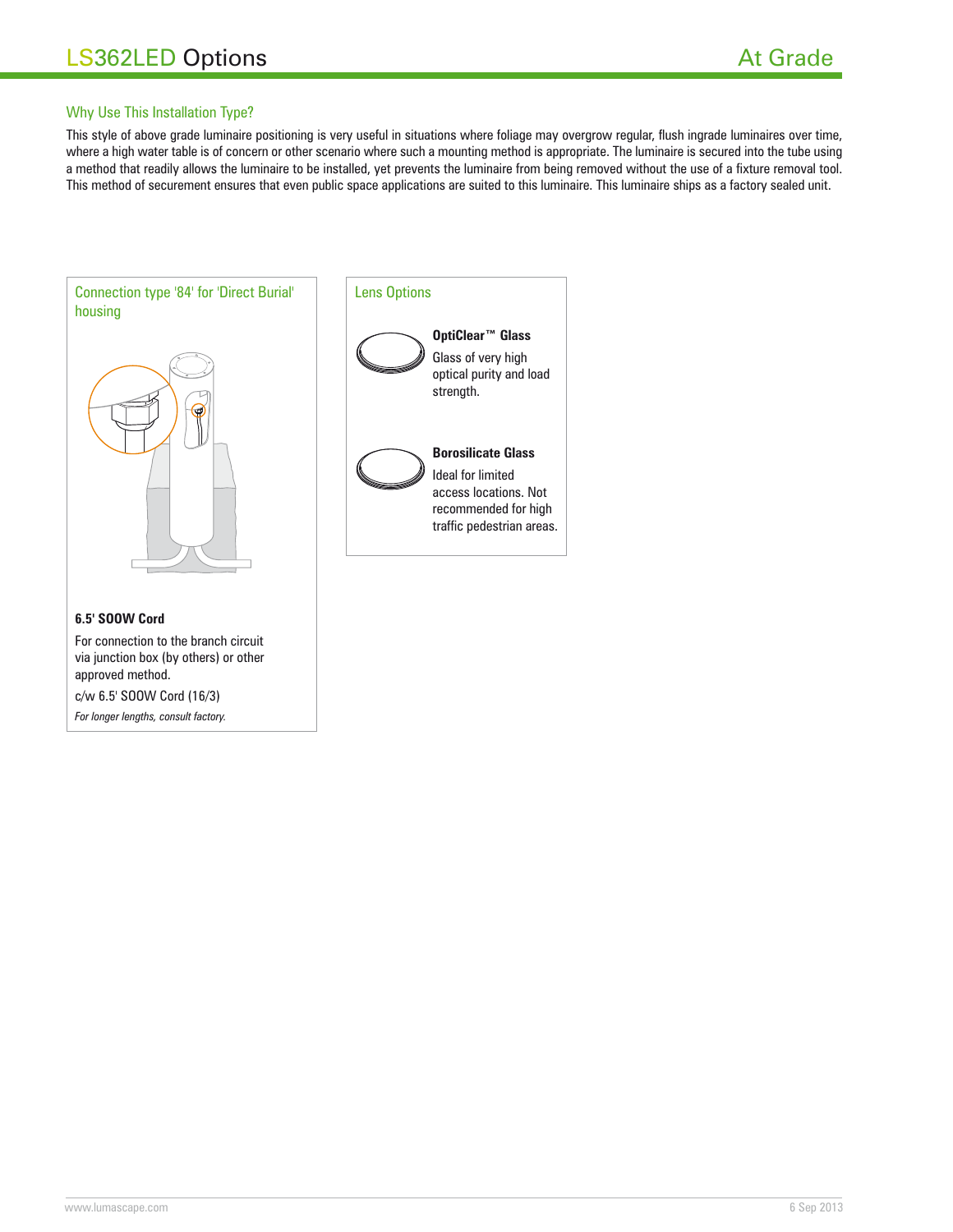# LS362LED At Grade



LS362LED Accessories

Stacking and order of accessories



No LED adjustment / tilt available when using this accessory. Cannot be used with 14° (NR)



Cross hatch louvre Optical System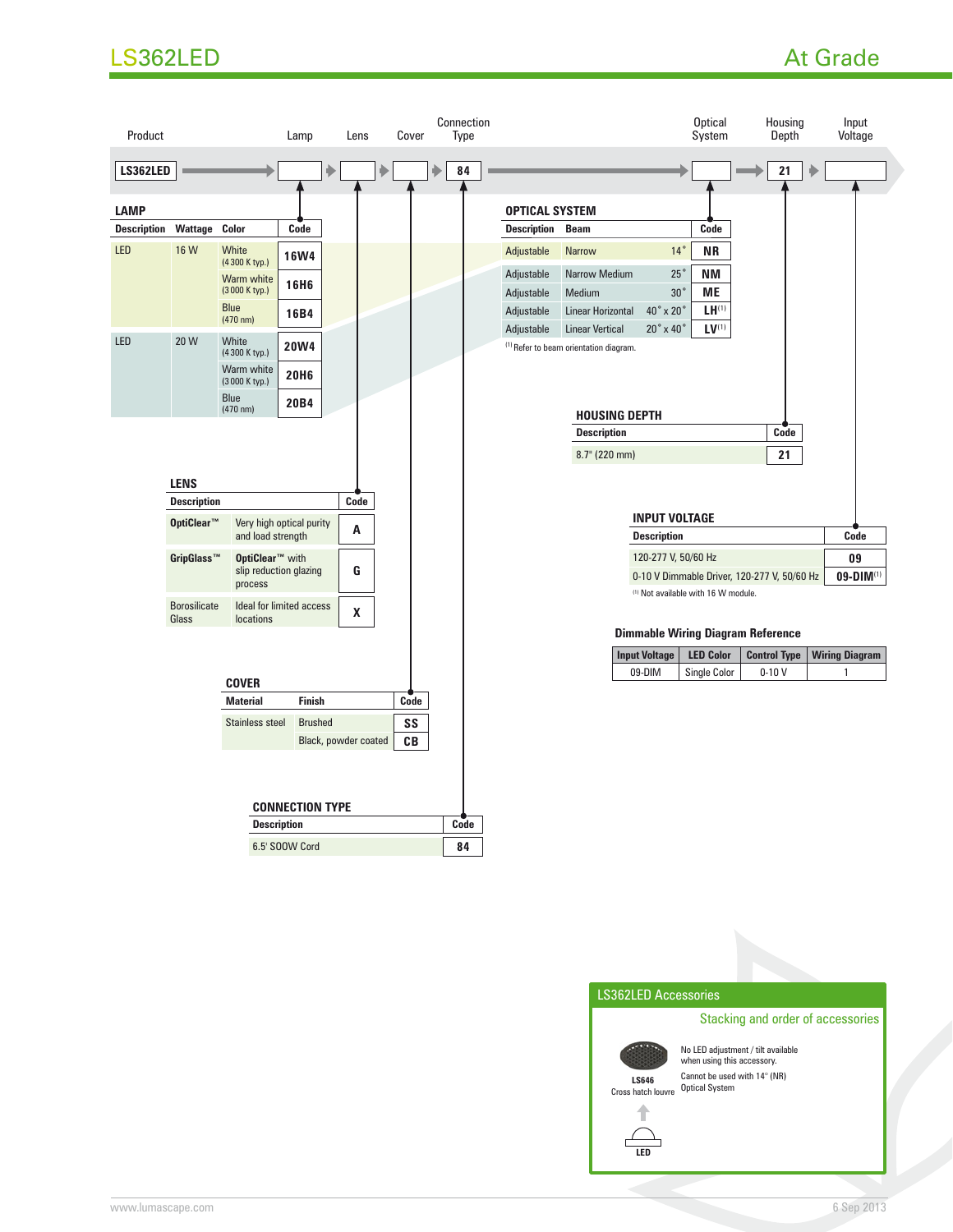# **Photometrics**

Photometric data is based on test results from a NIST traceable testing lab. IES data is available at www.lumascape.com. *Note: No depreciation factor is applied to the data shown*.

80º

90º



data, multiply by 0.84. Refer web site for IES files for all color temperatures.



# **C 0° C 15° C 30° C 45° C 60° C 75° C 90° 0°** 12327 12327 12327 12327 12327 12327 12327 **10°** 3573 3519 3439 3336 3274 3303 3366 **20°** 341 310 254 228 224 232 232 **30°** 37 37 35 34 34 34 34 **40°** 9999998 **50°** 0000000 **60°** 0000000 **70°** 0000000 **80°** 0 0 0 0 0 0 0 0 **90°** 0 0 0 0 0 0 0 0

### Polar Candela Distribution **Illuminance at a Distance**



# Polar Candela Distribution **Illuminance** at a Distance



data, multiply by 0.84. Refer web site for IES files for all color temperatures.

| 180°<br>4064,      | 170°                |             | $C_0^\circ$  | $C 15^\circ$ | $C30^\circ$  | $C45^\circ$  | $C 60^\circ$ | $C$ 75 $^{\circ}$ | $C90^\circ$  |
|--------------------|---------------------|-------------|--------------|--------------|--------------|--------------|--------------|-------------------|--------------|
|                    | 160°<br>$150^\circ$ | $90^\circ$  | $\mathbf{0}$ | $\bf{0}$     | $\bf{0}$     | $\pmb{0}$    | $\mathbf{0}$ | $\bf{0}$          | $\mathbf{0}$ |
|                    | 140°                | $100^\circ$ | $\mathbf{0}$ | $\bf{0}$     | $\mathbf{0}$ | $\pmb{0}$    | $\mathbf{0}$ | $\pmb{0}$         | $\mathbf{0}$ |
| 3048               | 130°                | $110^\circ$ | $\mathbf{0}$ | $\bf{0}$     | $\mathbf{0}$ | $\mathbf{0}$ | $\mathbf{0}$ | $\mathbf{0}$      | $\mathbf{0}$ |
|                    |                     | $120^\circ$ | $\mathbf{0}$ | $\bf{0}$     | $\mathbf 0$  | $\pmb{0}$    | $\pmb{0}$    | $\bf{0}$          | $\bf{0}$     |
| 2032               | 120°                | $130^\circ$ | 11           | 10           | 11           | 12           | 14           | 15                | 13           |
|                    | 110 <sup>°</sup>    | $140^\circ$ | 65           | 64           | 59           | 52           | 47           | 48                | 48           |
| 1016               |                     | $150^\circ$ | 247          | 242          | 233          | 221          | 223          | 226               | 227          |
|                    | 100°                | $160^\circ$ | 974          | 962          | 963          | 974          | 973          | 974               | 999          |
|                    | $90^\circ$          | $170^\circ$ | 2660         | 2659         | 2671         | 2699         | 2745         | 2780              | 2809         |
| $C-0$ <sup>o</sup> |                     | $180^\circ$ | 4064         | 4064         | 4064         | 4064         | 4064         | 4064              | 4064         |

| ft | <b>Center Beam fc</b> | Beam Ø           |
|----|-----------------------|------------------|
| 5  | 162.6                 | 3 <sub>ft</sub>  |
| 10 | 40.6                  | 5 <sub>ft</sub>  |
| 15 | 18.1                  | 8 <sub>ft</sub>  |
| 25 | 6.5                   | 13 <sub>ft</sub> |
| 30 | 4.5                   | 16 ft            |
| 40 | 2.5                   | $21$ ft          |
| 50 | 1.6                   | $27$ ft          |

## Polar Candela Distribution **Illuminance at Distance**



| Power Input | 21.5    |  |  |  |  |
|-------------|---------|--|--|--|--|
| Lumens      | 1182    |  |  |  |  |
| Efficacy    | 55 Lm/W |  |  |  |  |

(1) To approximate warm white data, multiply by 0.84. Refer web site for IES files for all color temperatures.



| $90^\circ$                      |              | $C_0^\circ$  | $C 15^\circ$ | $C30^\circ$  | $C$ 45 $^{\circ}$ | $C 60^\circ$ | $C75^\circ$  | $C90^\circ$  |
|---------------------------------|--------------|--------------|--------------|--------------|-------------------|--------------|--------------|--------------|
|                                 | $0^\circ$    | 3746         | 3746         | 3746         | 3746              | 3746         | 3746         | 3746         |
| $80^\circ$                      | $10^{\circ}$ | 2377         | 2447         | 2585         | 2781              | 3025         | 3198         | 3242         |
| 70°                             | $20^\circ$   | 729          | 779          | 892          | 1101              | 1395         | 1721         | 1819         |
|                                 | $30^\circ$   | 135          | 145          | 184          | 273               | 413          | 591          | 635          |
| $60^\circ$                      | $40^\circ$   | 24           | 27           | 37           | 64                | 115          | 170          | 175          |
| $50^\circ$                      | $50^\circ$   | 12           | 11           | 11           | 12                | 19           | 29           | 39           |
| 40°                             | $60^\circ$   | $\mathbf{0}$ | $\mathbf{0}$ | $\mathbf{0}$ | $\mathbf{0}$      | $\mathbf{0}$ | $\mathbf{0}$ | $\mathbf{0}$ |
| $30^\circ$                      | $70^\circ$   | $\mathbf{0}$ | $\mathbf{0}$ | $\pmb{0}$    | $\mathbf{0}$      | $\mathbf{0}$ | $\mathbf{0}$ | $\mathbf{0}$ |
| $20^{\circ}$<br>10 <sup>o</sup> | $80^\circ$   | $\mathbf{0}$ | $\mathbf{0}$ | $\mathbf{0}$ | $\mathbf{0}$      | $\mathbf{0}$ | $\mathbf{0}$ | $\mathbf{0}$ |
| $\Box C$ -90°<br>$c$ -0°        | $90^\circ$   | $\bf{0}$     | $\pmb{0}$    | $\pmb{0}$    | $\bf{0}$          | $\bf{0}$     | $\pmb{0}$    | $\pmb{0}$    |
|                                 |              |              |              |              |                   |              |              |              |

| ft | Center<br><b>Beam</b> fc | <b>Beam W</b>    | <b>Beam L</b>    |
|----|--------------------------|------------------|------------------|
| 5  | 149.8                    | 2 <sub>ft</sub>  | 4 ft             |
| 10 | 37.5                     | 4 ft             | 7 <sub>ft</sub>  |
| 15 | 16.6                     | 7 <sub>ft</sub>  | 11 <sub>ft</sub> |
| 25 | 6                        | $11$ ft          | 18 <sub>ft</sub> |
| 30 | 4.2                      | 13 <sub>ft</sub> | 21 ft            |
| 40 | 2.3                      | 18 ft            | 28 ft            |
| 50 | 1.5                      | $22$ ft          | 35 ft            |

## Beam Orientations